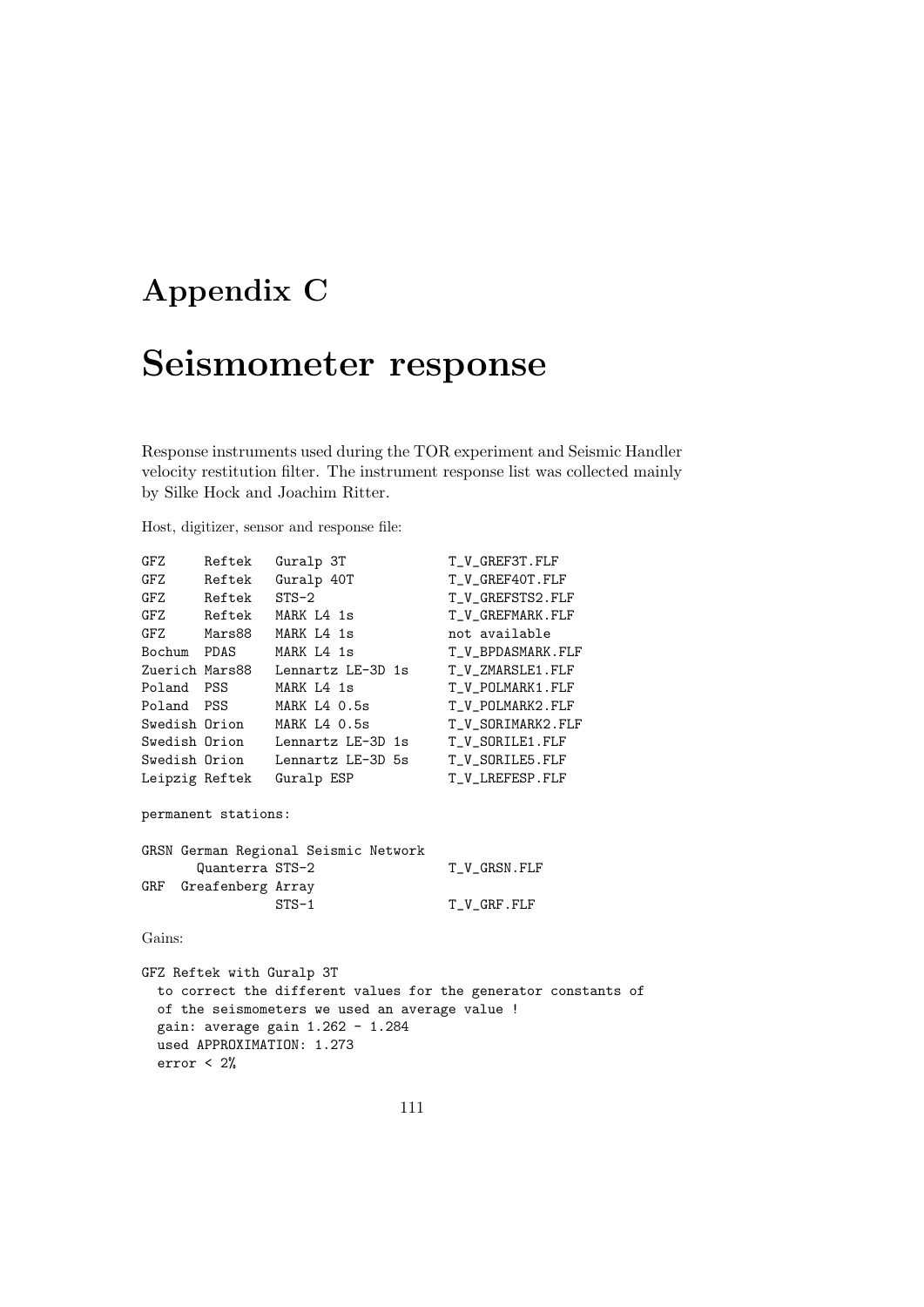```
GFZ Reftek with Guralp 40T
  to correct the different values for the generator constants of
  of the seismometers we used an average value !
  gain: average gain 2.371 - 2.394
  used APPROXIMATION: 2.3835
  error < 2%
GFZ Reftek with STS-2
  to correct the different values for the generator constants of
  of the seismometers we used an average value !
  STS-2 manual
  used APPROXIMATION: 1.271
  error < 2%
GFZ Reftek with MARK L4-3D 1s
  to correct the different values for the generator constants of
  of the seismometers we used an average value !
  data provided by J. Bribach, average by J. Ritter
  used APPROXIMATION: 11.16 (incl. gain setting 1 at Reftek)
  error < 10\%, mostly < 3\%GFZ Mars88 with MARK L4-3D 1s
 not available
Bochum PDAS with MARK L4-3D 1s
  to correct the different values for the generator constants of
  of the seismometers we used an average value !
  the approximation should be valid within +/- 5%Zuerich Mars88 with Lennartz LE-3D 1s
  1 count = 1 uV
  generator constant: 400 V/m/s
  0.4 count = 1 nm/s
  factor 2.5 for count > \text{nm/s}Poland PSS with MARK L4-3D 1s
  for the amplitudes an average value is taken
  data provided by S.Hock and M.Zuchniak
  error bars: unknown
Poland PSS with MARK L4-3D 0.5s
  for the amplitudes an average value is taken
  data provided by S.Hock and M.Zuchniak
  error bars: unknown
Swedish Orion with MARK L4-3D 0.5
 LSB : 203 nV/LSB
  generator constant: 6.9 V/inch/s
```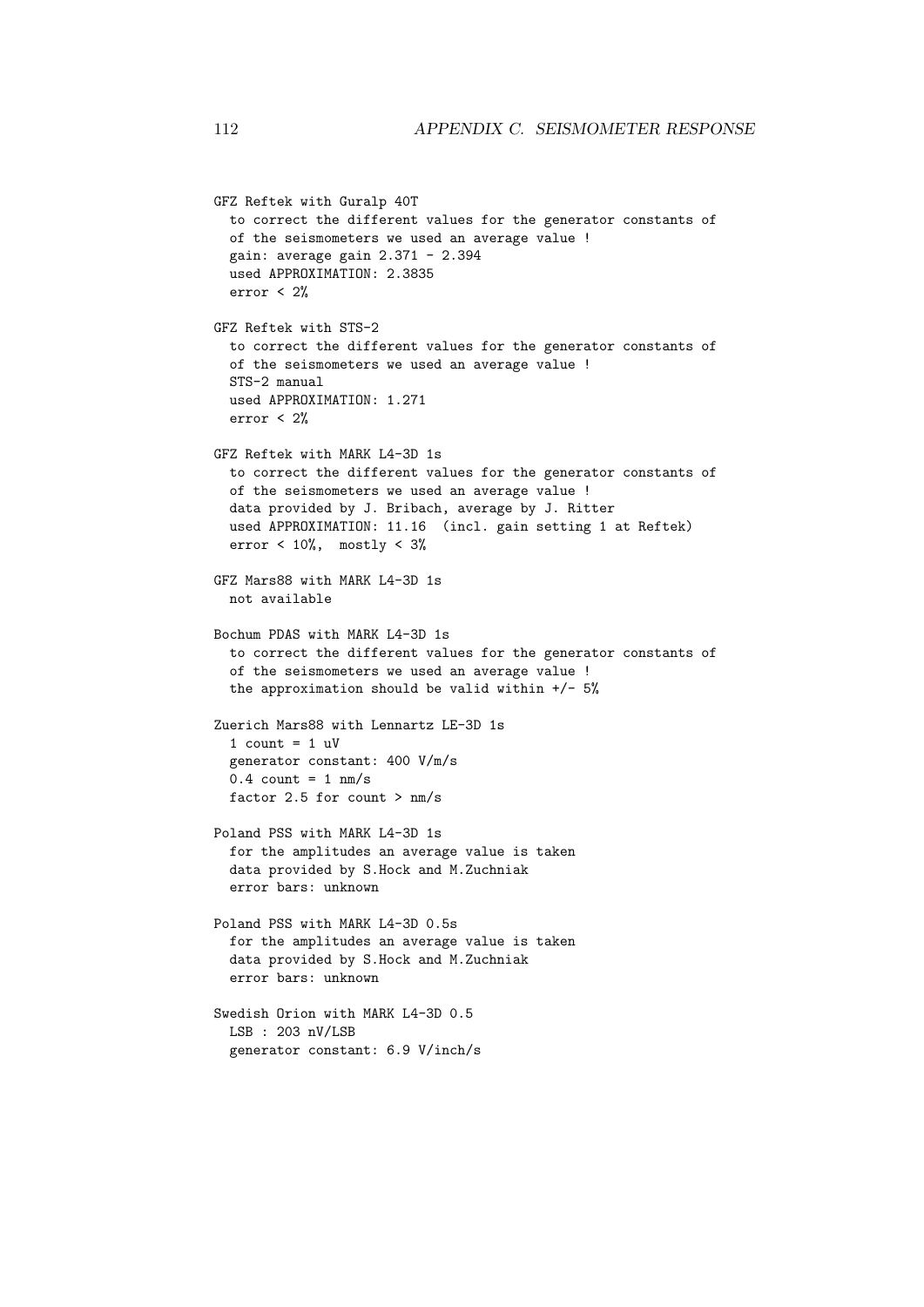```
1 inch = 0.0254 m
 no further preamplification
  source: S.Hock
  error bars: unknown
Swedish Orion with Lennartz LE-3D 1s
 LSB : 203 nV/LSB
 generator constant: 400 V/m/s
 no further preamplification
 source: S.Hock
  error bars: unknown
Swedish Orion with Lennartz LE-3D 5s
 LSB : 203 nV/LSB
 generator constant: 400 V/m/s
 no further preamplification
 source: S.Hock
  error bars: unknown
Leipzig Reftek with Guralp ESP
 Reftek gain 1.0
 average generator constant used
 source: S. Hock
 error < 3%
GRSN
  Quanterra data logger with STS-2 seismometer
  source:http://www-seismo.hannover.bgr.de/grsn.html
GRF
 STS-1 seismometer
 source: http://www.iris.washington.edu/FDSN/GR/GRF/station\_insr.html
 there are exact calibration and gains at this www site
  as average value for the calibration 1.22 can be used
  error: max 10%
  inverse gain: 3.310937e-11
```
The files  $T_{\mathcal{N}}^*$ . FLF listed below are filter files for the Seismic Handler (SH) programme by K. Stammler (Graefenberg), see:

## http://www.szgrf.uni-erlangen.de/softarchive.html

The filter files are designed for the frequency domain, e.g. usage in SH:

```
fili f T_V_*
```
Note: No additional calibration values should be used, because average calibration values are contained in the gain of the filter files.

As output the "true" velocity in nm/s should be given. The instrument response of the seismometers is corrected with the calculated poles and zeros.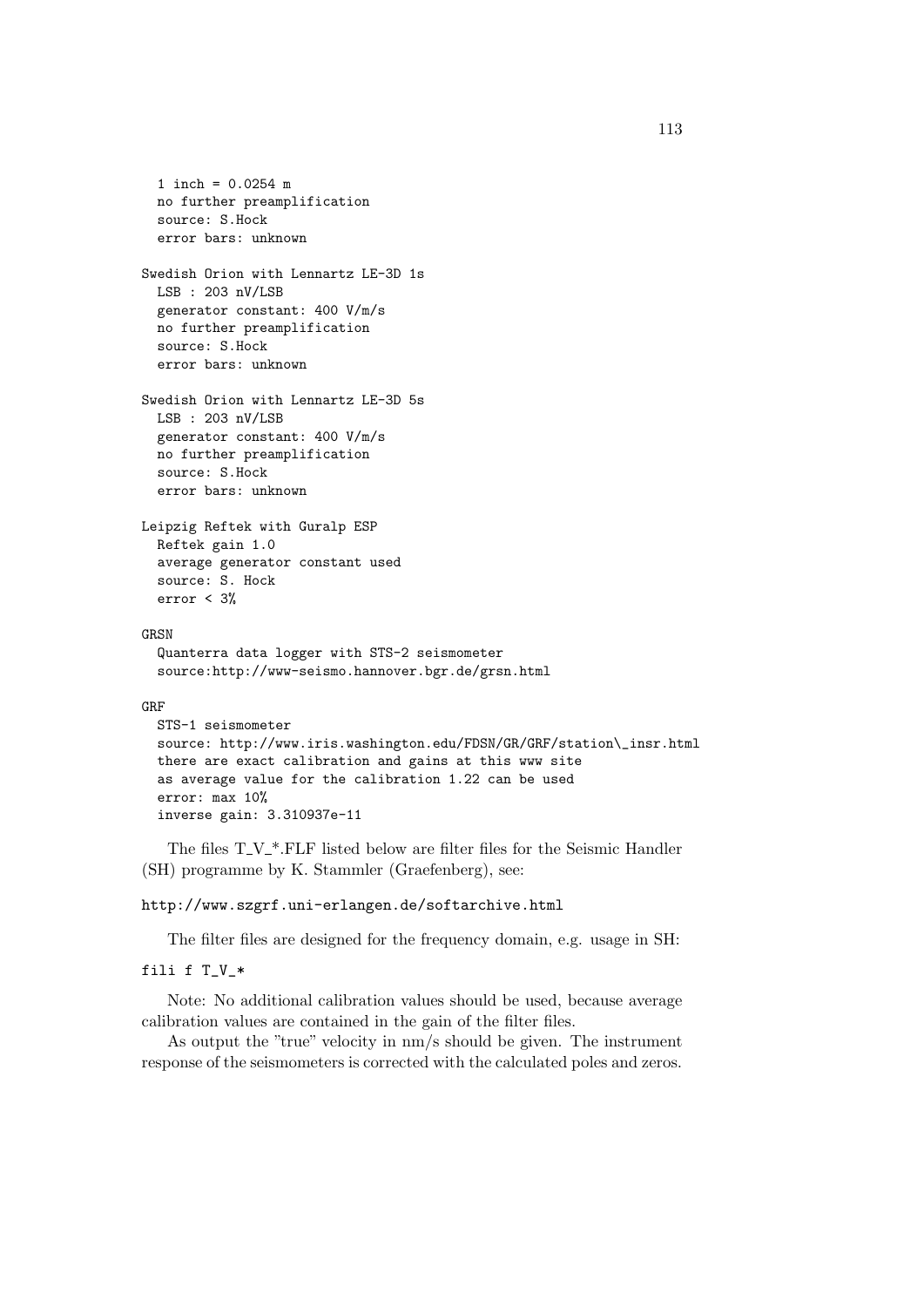The gain is corrected by using the inverse of the gain and the generator constant.

To compute the displacement (the  $T_{\text{D}^*}$ . FLF files) one just add a pole  $(0.0,0.0)$  to the poles in the  $T_{\mathcal{N}}^*$ . FLF file.

Comment lines start with an exclamation sign "!". The first line after the comments is a control number 1357913578. This identifies the file to be an SH filter file. The next line is another ID number, specifying the filter type. For FFT filter files this is 1. The next line contains a normalization constant which is multiplied to the filtered trace, unit is nano meter per sec. per count [nm/s/count]. Next line gives the number of zeroes of the filter. The following lines are pairs of the complex conjugated zeroes. Next line gives the number of poles of the filter. And the following lines are pairs of the complex conjugated poles.

```
! T_V_GREF3T.FLF
! velocity Guralp T3 at Reftek (nm/s)
! GFZ Potsdam
! source: handbook T3 (To=100s, d=0.707)
!
! gain: average gain 1.262 - 1.284
! used APPROXIMATION: 1.273
! error < 2!
1357913578
1
1.273
\Omega(-4.442212E-02,4.44355E-02)
(-4.442212E-02,-4.44355E-02)
\overline{2}(0.0, 0.0)(0.0, 0.0)! T_V_GREF40T.FLF
! velocity Guralp 40T and Reftek (nm/s)
! GFZ Potsdam
! source: handbook 40T (To=30s, d=0.707)
!
! gain: average gain 2.371 - 2.394
! used APPROXIMATION: 2.3825
! error < 2!
1357913578
1
2.3825
2
(-0.1480737,0.14811846)
(-0.1480737,-0.14811846)
2
(0.0.0.0)
```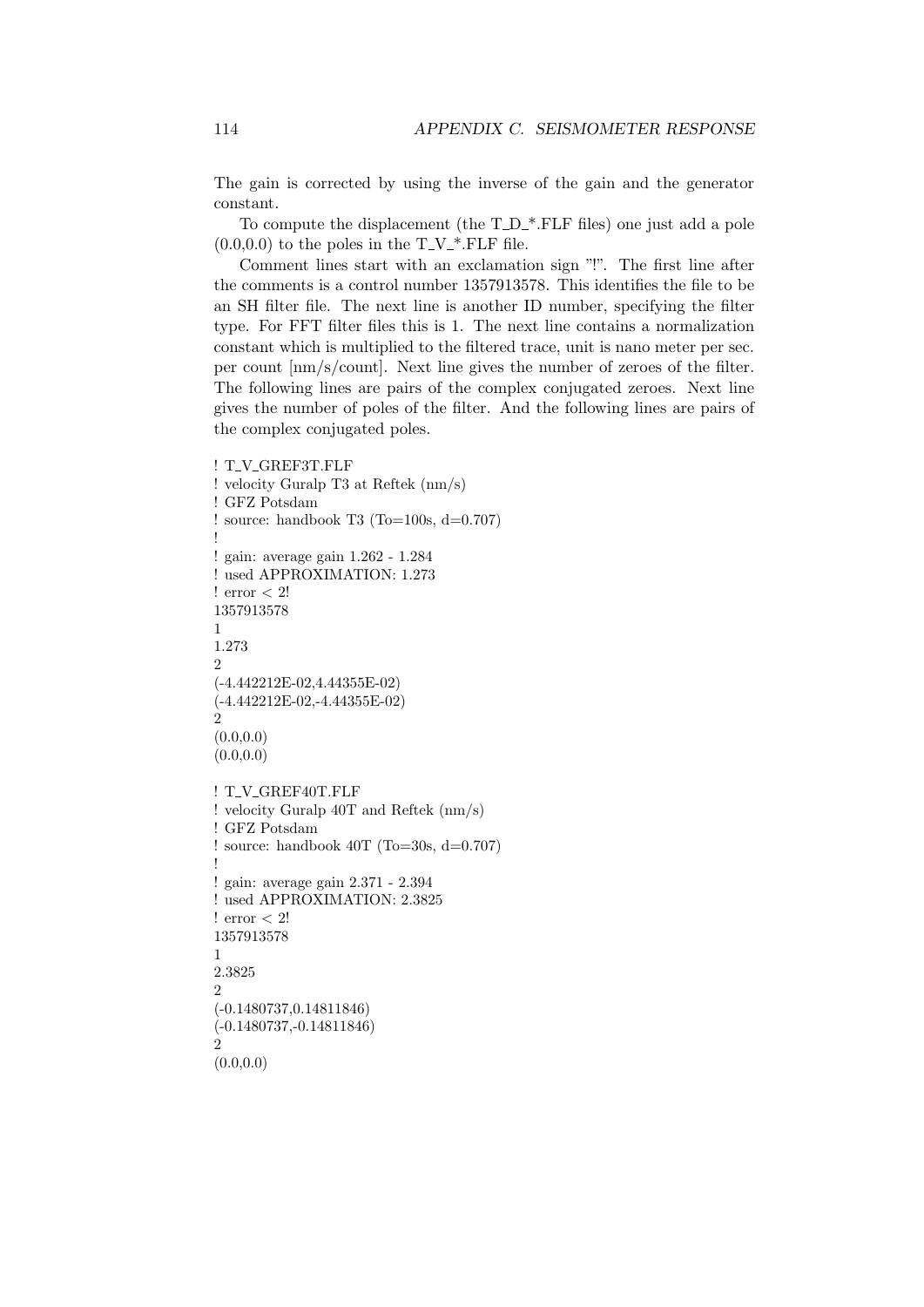$(0.0, 0.0)$ 

```
! T_V_GREFSTS2
! velocity STS-2 and Reftek (nm/s)
! GFZ Potsdam
! STS-2 manual
!
! average gain: 1.271
! error < 2!
1357913578
1
1.271
2
(-3.7018433E-02,-3.7029614E-02)
(-3.7018433E-02,3.7029614E-02)
2
(0.0.0.0)(0.0, 0.0)! T_V_GREFMARK.FLF
! velocity MARK L4 at Reftek (nm/s)
! GFZ Potsdam
! source: Bribach GFZ and APPROXIMATION !
!
! To 1 s
! gain: average gain: 9.85 - 12.73 (max. range)
! mostly: 10.0
! used approximation: 11.16
! max error: 10! (for REFTEK gain setting 1)
!
1357913578
1
11.61
2
(-4.5E+00.4.5E+00)(-4.5E+00,-4.5E+00)2
(0.00000000000000E+00,0.0000000000000E+00)(0.00000000000000E+00,0.000000000000E+00)! T_V_BPDASMARK.FLF
! velocity PDAS and MARK (nm/s)
! Bochum stations
! MARK L4 3D at PDAS
! source: Bribach GFZ and APPROXIMATION !
!
! the approximation should be valid within +/- 5!1357913578
1
```

```
2.9E-03
```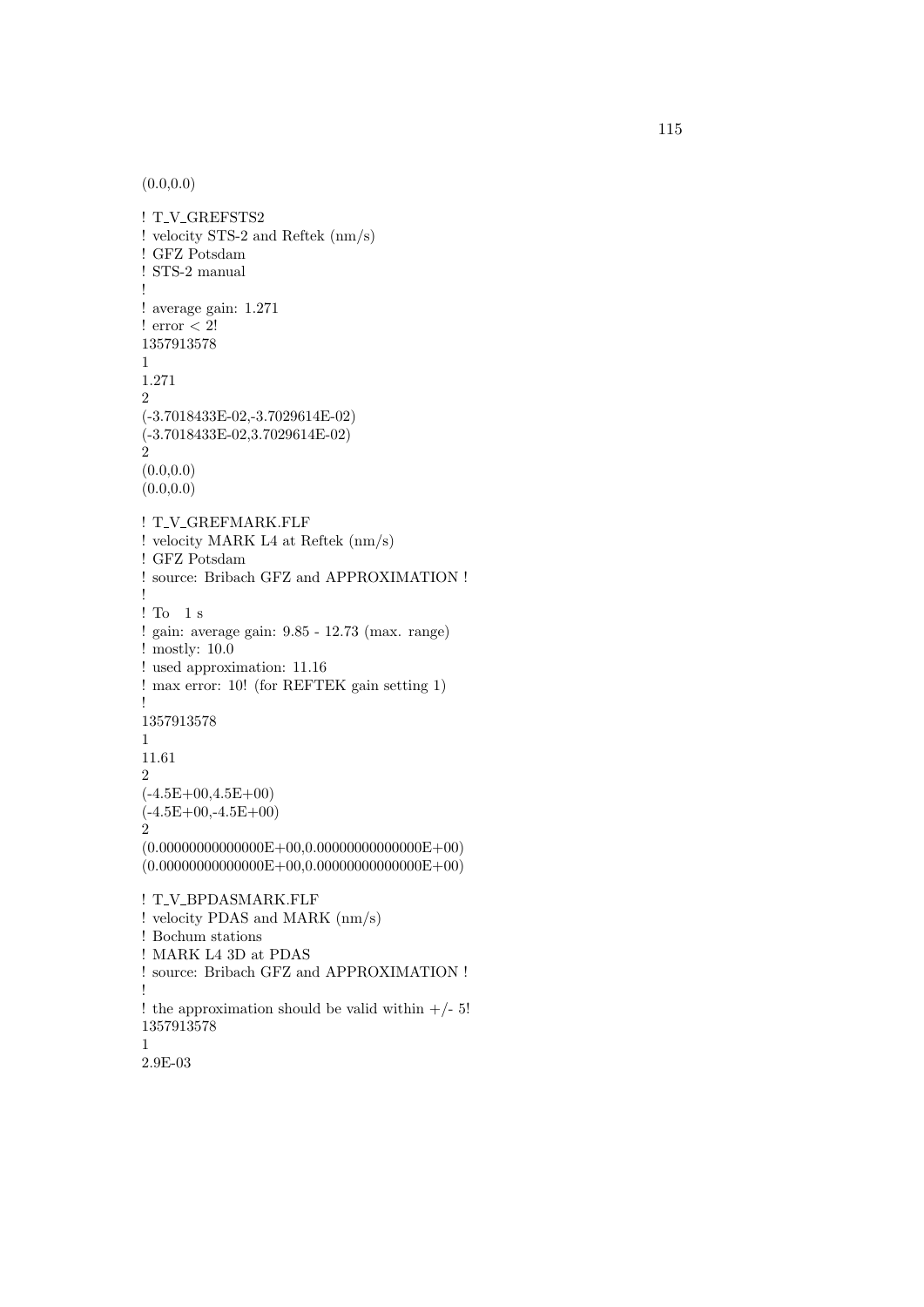```
2
(-4.6E+00.4.6E+00)(-4.6E+00,-4.6E+00)2
(0.00000000000000E+00,0.00000000000000E+00)
(0.00000000000000E+00,0.00000000000000E+00)
! T_V_MARSLE1.FLF
! velocity LE-3D 1s at MARS88 (nm/s)
! Zuerich station
! source: R.Arlitt (To=1s, d=0.707)!
! 1 count = 1 uV
! generator constant = 400 \text{ Vs/m}!
1357913578
1
2.5
2
(-4.442212E-00,4.44355E-00)
(-4.442212E-00,-4.44355E-00)
\dot{2}(0.0, 0.0)(0.0, 0.0)! T_V_POLMARK1.FLF
! velocity MARK 1s at Polish recorder (nm/s)
! source: S.Hock and M.Zuchniak
!
! (To=1s, d=0.7)
! gain from generator constant and LSB of digitizer
!
1357913578
1
3.9745786e-16
10
(-580.282e00,-225.202e00)
(-580.282e00,225.202e00)
(-141.028e00,-30.734e00)
(-141.028e00,30.734e00)
(-102.722e00,191.632e00)
(-102.722e00,-191.632e00)
(-0.421884e00,-0.239338e00)
(-0.421884e00,0.239338e00)
(-4.4429e00,4.4429e00)
(-4.4429e00,-4.4429e00)
4
(0.0, 0.0)(0.0, 0.0)
```

```
(0.0, 0.0)
```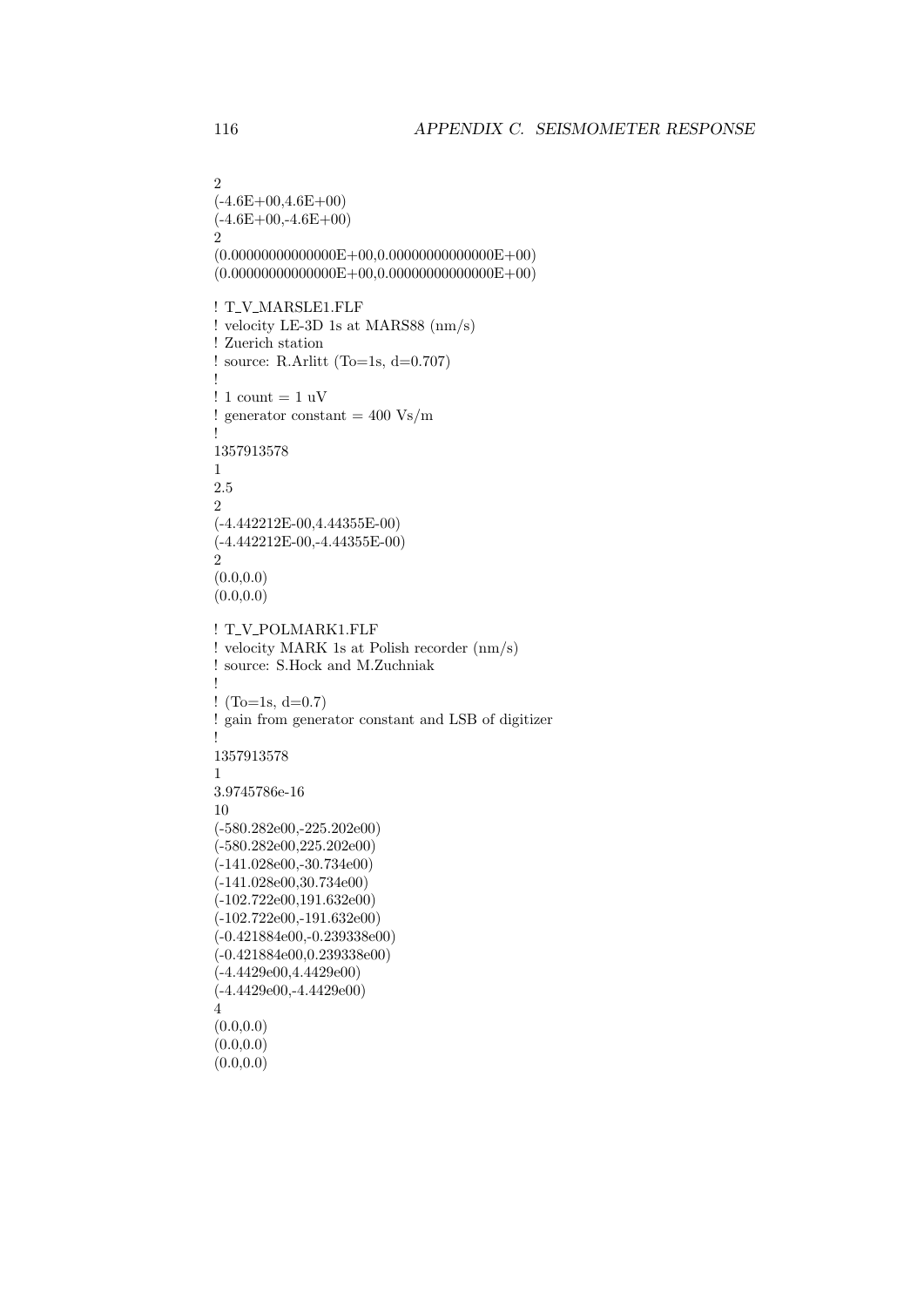$(0.0, 0.0)$ 

```
! T_V_POLMARK2.FLF
! velocity MARK 0.5s at Polish recorder (nm/s)
! source: S.Hock and M.Zuchniak (To=0.5s, d=0.7)
!
! gain manually adjusted
! only major 2 poles used
!
1357913578
1
6.15e-02
2
(-8.531968e00,-8.704349e00)
(-8.531968e00,8.704349e00)
2
(0.0.0.0)(0.0, 0.0)! T_V_SORIMARK2.FLF
! velocity MARK 0.5s at Swedish Orion recorder (nm/s)
! source: S.Hock (To=0.5s, d=0.7)
!
! gain from generator constant and LSB of digitizer
! gain = 271.6 / 203.3 count/nm/s = 1.3360 count/nm/s
!
1357913578
1
0.7485
2
(-8.79645943E+00,8.97418363E+00)
(-8.79645943E+00,-8.97418363E+00)
2
(0.0, 0.0)(0.0, 0.0)! T_V_SORILE1.FLF
! velocity Lennartz LE3D 1s at Swedish Orion recorder (nm/s)
! source: S.Hock (To=1s, d=0.7)
!
! gain from generator constant and LSB of digitizer
! gain = 400.0 / 203.3 count/nm/s = 1.9675 count/nm/s
!
1357913578
1
0.50825
\overline{2}(-4.39822971E+00,4.48709182E+00)
(-4.39822971E+00,-4.48709182E+00)
\dot{2}
```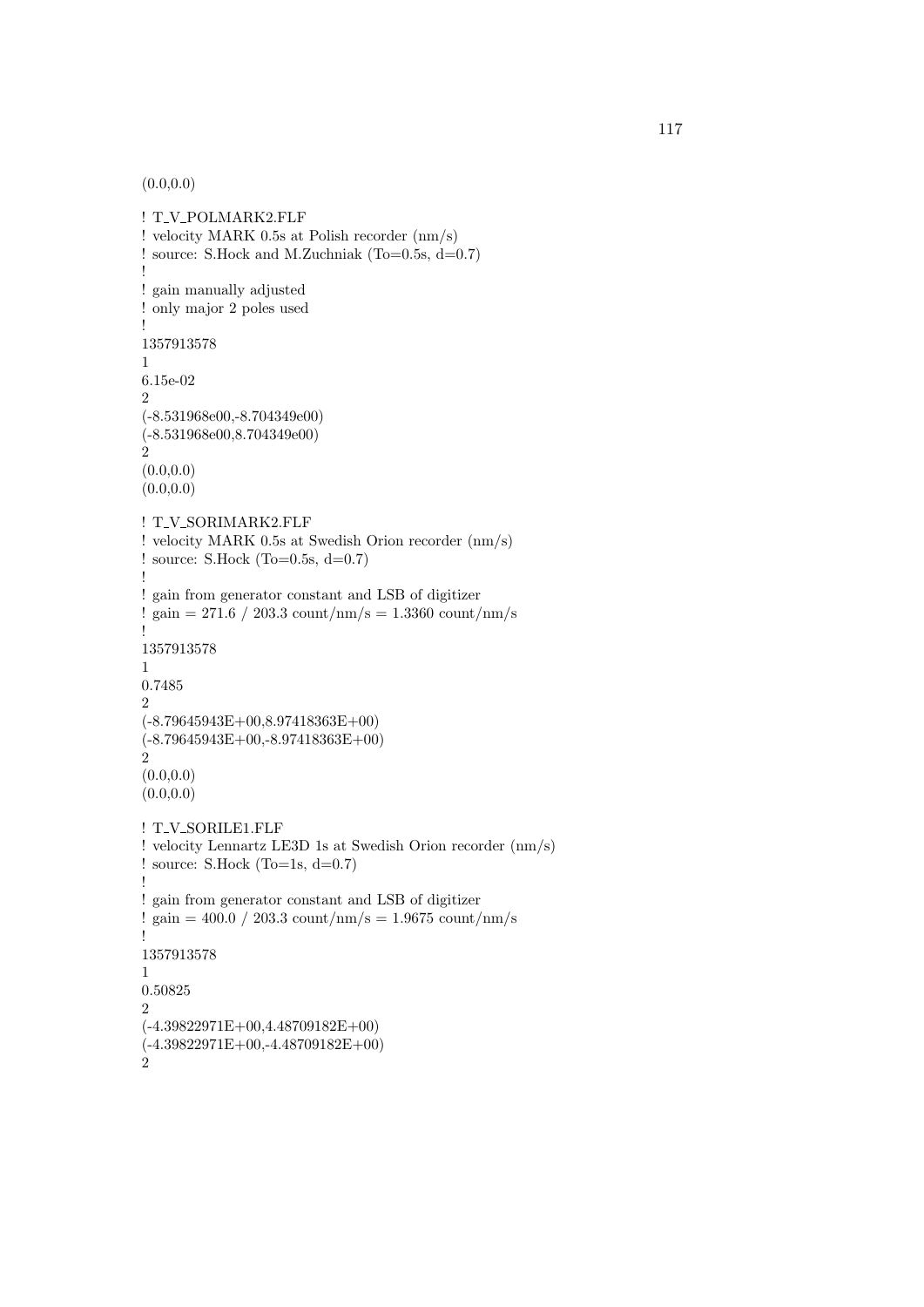```
(0.0, 0.0)(0.0, 0.0)! T_V_SORILE5.FLF
! velocity Lennartz LE3D 5s at Swedish Orion recorder (nm/s)
! source: S.Hock (To=5s, d=0.7)
!
! gain from generator constant and LSB of digitizer
! gain = 400.0 / 203.3 count/nm/s = 1.9675 count/nm/s
!
1357913578
1
0.50825
\overline{2}(-0.879645943E+00,0.897418363E+00)
(-0.879645943E+00,-0.897418363E+00)
\dot{2}(0.0, 0.0)(0.0, 0.0)! T_V_LREFESP.FLF
! velocity Guralp ESP and Reftek (nm/s)
! Uni Leipzig
! (To=30s, d=0.707)
!
! gain: 1 at Reftek 1.907 uV per LSB
! average generator constant used
! error < 3!
1357913578
1
0.9527
2
(-0.1480737,0.14811846)
(-0.1480737,-0.14811846)
2
(0.0, 0.0)(0.0, 0.0)! T_V_GRSN.FLF
! velocity German Regional Seismic Network (nm/s)
!= inverse STS-2 transfer functions \,! source SZGRF and GFZ Potsdam
!
! with average calibration included (1.67)
!
1357913578
1
1.67
2
(-3.7003625E-02,-3.7014801E-02)
```